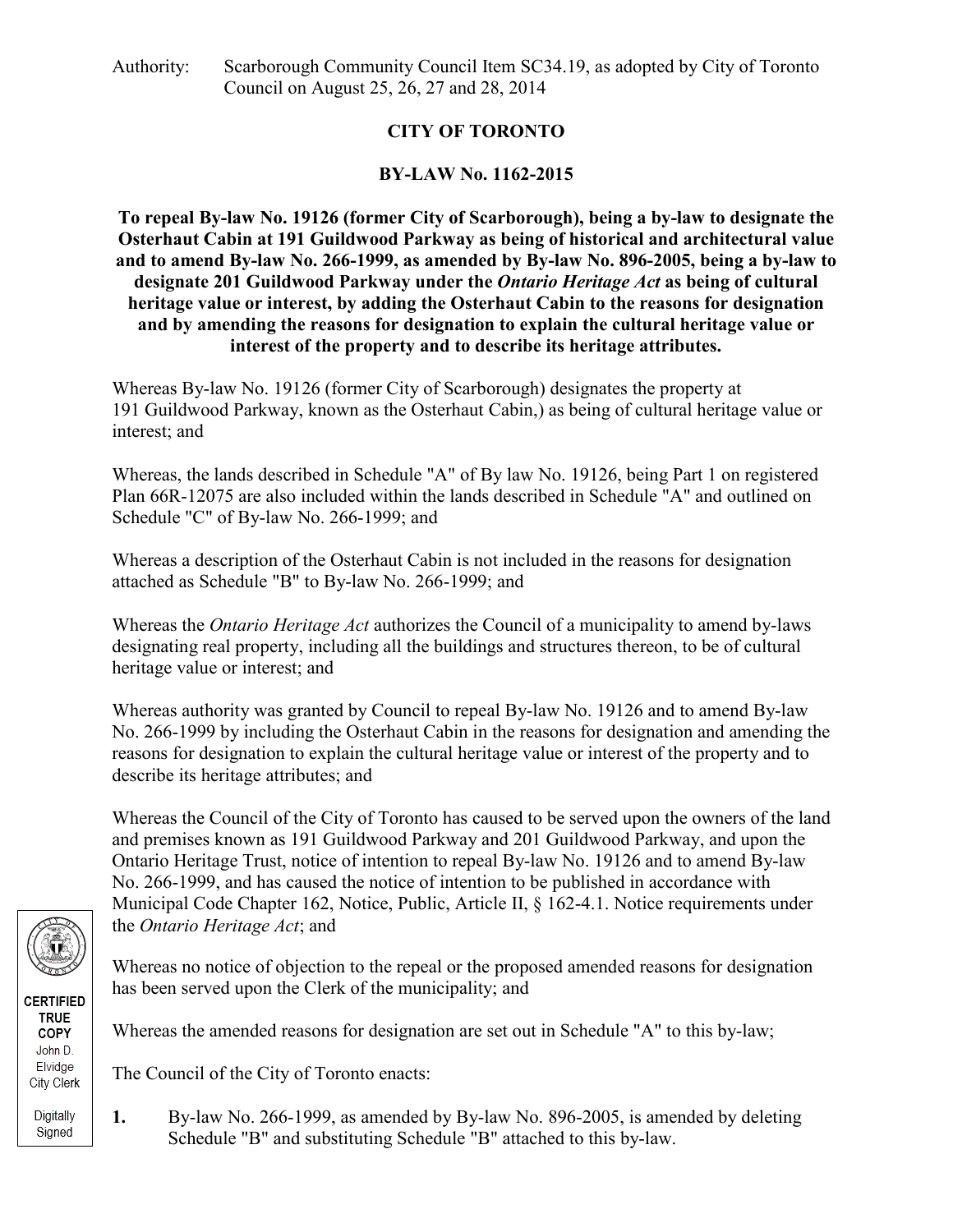- **2.** By-law No. 19126 is repealed.
- **3.** The City Solicitor is authorized to cause a copy of this by-law to be registered against the property described in Schedule "A" to this by-law in the proper Land Registry Office.
- **4.** The City Clerk is authorized to cause a copy of this by-law to be served upon the owners of the property at 191 and 201 Guildwood Parkway and upon the Ontario Heritage Trust and to cause notice of this by-law to be posted on the City's web site for a period of 30 days in with Municipal Code Chapter 162, Notice, Public, Article II, § 162-4.1. Notice requirements under the *Ontario Heritage Act*.

Enacted and passed on November 4, 2015.

Frances Nunziata, Ulli S. Watkiss,

Speaker City Clerk

(Seal of the City)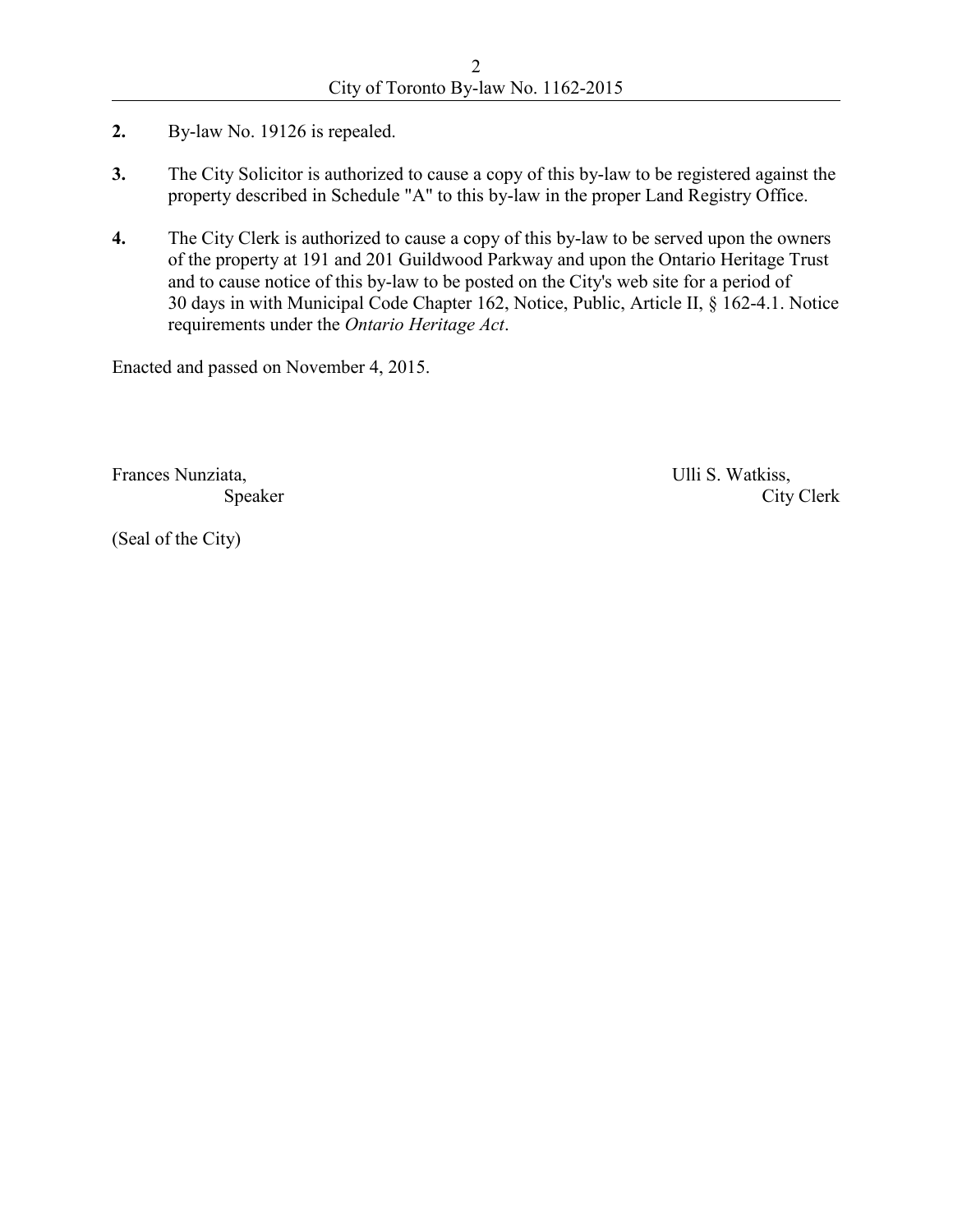### **SCHEDULE "A"**  LEGAL DESCRIPTION

Part of PIN 06521-0014 (LT)

Being parts of Lots 13 and14 in Concession C, in the Geographic Township of Scarborough designated as Part 1 on Plan 66R 18277

Land Titles Division for the Toronto Registry Office (No.66) City of Toronto Province of Ontario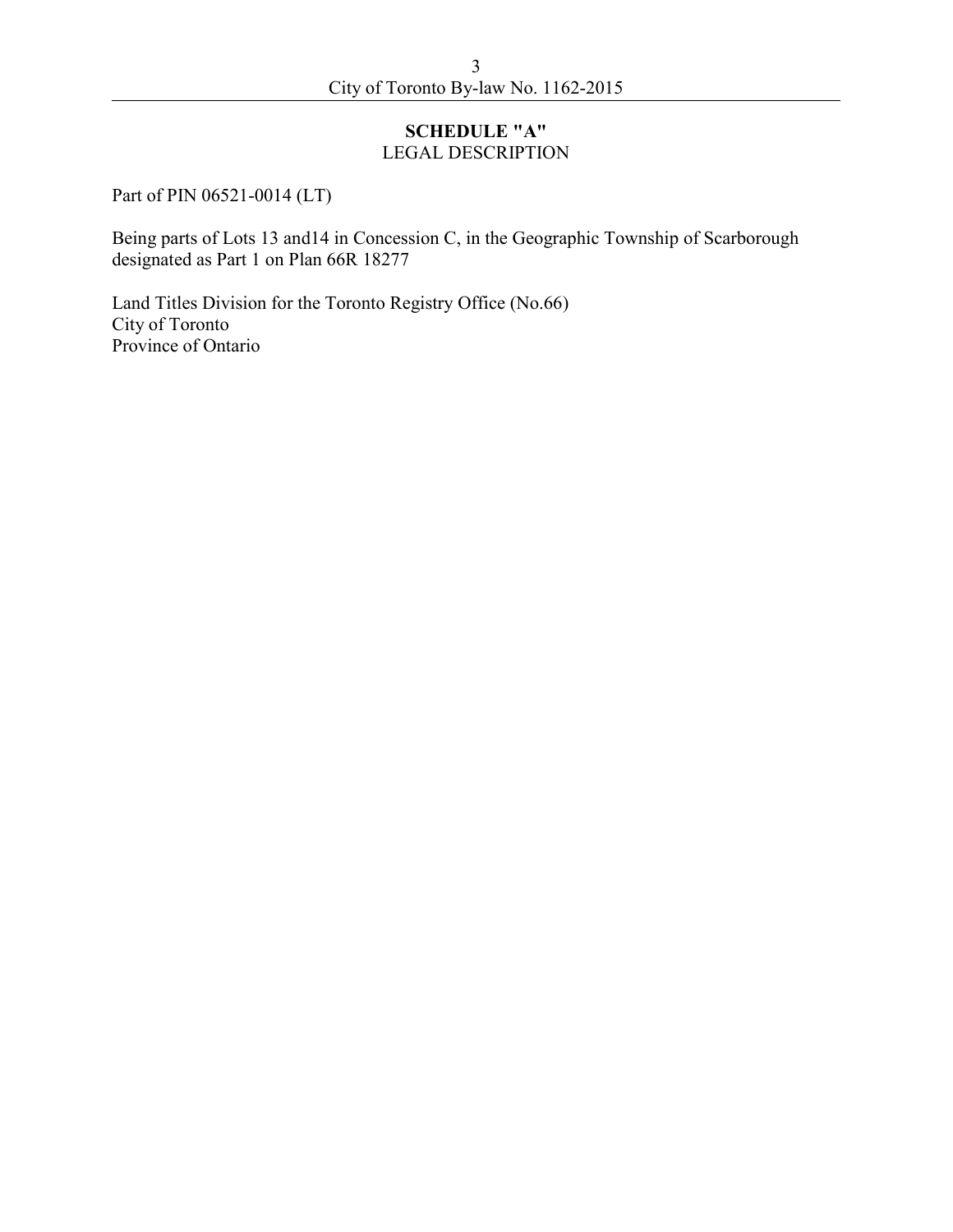#### **SCHEDULE "B"**  AMENDED REASONS FOR DESIGNATION (STATEMENT OF SIGNIFICANCE)

#### Description

The property at 201 Guildwood Parkway is designated under Part IV, Section 29 of the *Ontario Heritage Act* for its cultural heritage value, and meets the provincial criteria prescribed for municipal designation under the three categories of design, associative and contextual values. Located on the south side of Guildwood Parkway (in the Guildwood neighbourhood southwest of Kingston Road and Morningside Avenue) where it overlooks the Scarborough Bluffs and Lake Ontario, the Guild Inn is a significant landscaped open space in Scarborough that includes four historic buildings, a collection of outdoor sculpture and important views.

#### Statement of Cultural Heritage Value

The Guild Inn has cultural heritage value as a unique place in Toronto where a group of historic buildings associated with the city's cultural development is set in open space and parkland overlooking the Scarborough Bluffs. The structures are adjoined by a collection of outdoor public art, with both the buildings and the sculpture situated to terminate significant views. The centrepiece of the Guild Inn is the Bickford House (1914), which was designed for Ranelagh Park, Colonel Harold Child Bickford's country estate. The Bickford House is an important example of an early 20th century country house in Scarborough that was designed in the Period Revival style with Arts and Crafts detailing. Acquired in 1932 and expanded as the nucleus of the Guild of All Arts, the Bickford House is complemented by the Sculpture Cabin (1940, by Danish wood sculptor, Aage Madsen), and Building 191 (completed in 1963 as an office and art repository), which were specifically commissioned for the site. The property contains the Osterhaut Cabin, which is a rare example of a surviving log cabin in Toronto that contributed in the 20th century to the artistic endeavours at the Guild Inn.

The associative value of the Guild Inn relates to its links to the cultural history of Toronto as the place where the Guild of All Arts was founded by Rosa and Spencer Clark in 1932. Inspired by medieval craft guilds and utopian communities in North America (especially Roycroft, New York), the couple created an artists' compound that provided workspace, housing and income (through the on-site sale of products) for artisans and apprentices specializing in weaving, woodworking, wrought iron, ceramics and (later) leatherwork. Sculptors Thomas Bowie, Frances Gage, Dorsey James and Sorel Etrog were among the significant Canadian and international artists associated with the Guild Inn who executed artworks on the premises. Following World War II (when the site was operated as a training base for WRENS and afterward a military hospital named "Scarborough Hall"), the Guild Inn turned its focus to cultural tourism and provided additional accommodations for visitors. The Guild Inn was noted in the late 20th century as an important public space where architectural fragments from demolished landmark buildings in Toronto were saved, collected and exhibited by Spencer Clark. These installations contributed to the continuing relationship between the Guild Inn and the City's cultural heritage as many were designed by Canada's foremost sculptors, including Emanuel Hahn, Florence Wylie and Jacobine Jones.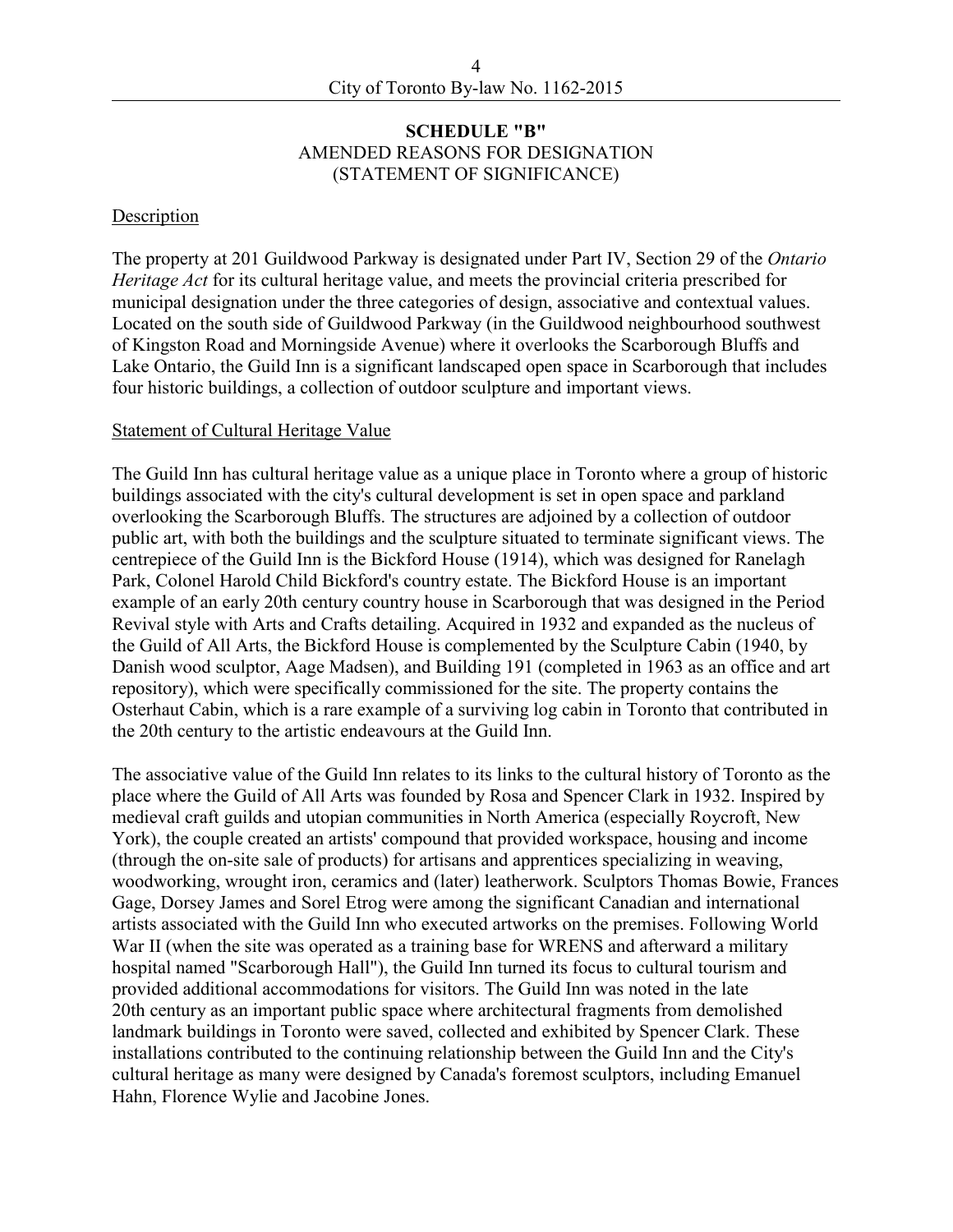Contextually, the Guild Inn is visually, historically, functionally and physically related to its surroundings on the shoreline of Lake Ontario overlooking the Scarborough Bluffs where the property evolved from its initial settlement to a country estate and a unique artists' enclave incorporating existing and commissioned buildings and art installations that are viewed in a combined natural and designed landscaped setting. The Guild Inn stands as a landmark in Toronto where its open space, collections of buildings and sculpture, and special features are associated with the cultural development of the City.

### Heritage Attributes

The heritage attributes of the Guild Inn are comprised of the four remaining heritage buildings set in expansive landscaped grounds with a pathway system, a collection of public sculpture, and key views both into and out of site, specifically:

#### Structures

On the Guild Inn property, the buildings known historically as the Bickford House (1914), Sculpture Studio (1940), Building 191 (completed 1963) and the Osterhaut Cabin (date unconfirmed) are identified as heritage attributes. The outbuildings, including the garage, are not identified as heritage attributes.

### **Bickford House**

- The placement, orientation and setting of the structure near the north end of the property, inside the entrance gates
- The scale, form and massing of the  $2\frac{1}{2}$ -storey house form building
- The gable roof with a brick chimney (which was an addition) at the east end and shedroof dormers on the north and south slopes (the enlarged dormers were added and represent the evolution of the site from a private residence to an institutional and commercial building)
- The materials, with the stucco cladding and wood detailing
- The main entrance, which is positioned on the north facade
- The stained glass window with the crest of "The Guild of All Arts" that was originally located above the north entrance
- The fenestration, with flat-headed window openings on the north and south elevations
- On the south side of the structure, the terrace with steps leading to the south gardens
- On the interior, the entrance hall with the staircase, fireplace and wood detailing
- The complementary kitchen wing (1934), north central wing (1937), east wing (1941) and administrative wing  $(1947)$  that share the  $2\frac{1}{2}$ -storey plans, gable roofs with dormers and chimneys, uniform stucco cladding, and flat-headed symmetrically-placed fenestration that represent the evolution of the Guild Inn

### **Sculpture Studio**

- The placement, orientation and setting of the structure in the northeast corner of the property
- The scale, form and massing on a single-storey plan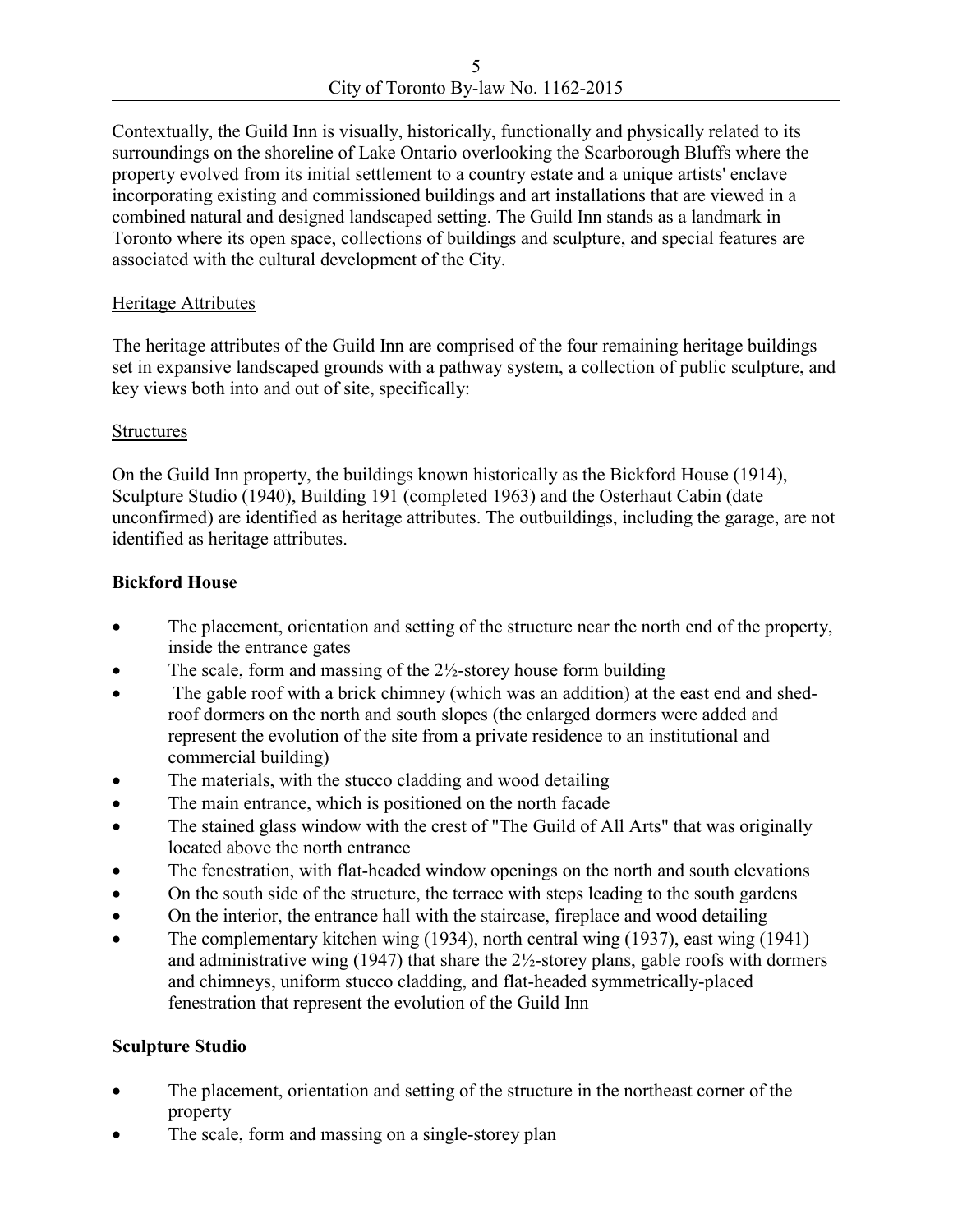- The gable roof with the decorated fascia and the fieldstone chimney
- The materials, with wood construction that features horizontal cladding and vertical posts
- On the principal (southwest) façade, the placement of the wood door in the right (east) bay where it is flanked by a large single flat-headed opening and surmounted by a smaller window opening in the half-storey (the multi-paned windows are currently concealed)
- The decorative detailing on the principal facade, with wood strapwork and stucco cladding in the half-storey, and the wood carvings of Norse mythology flanking the entry

### **Building 191**

- The placement, orientation and setting of Building 191 near the west end of the site, midway between Guildwood Parkway and the Scarborough Bluffs
- The scale, form and massing on the rectangular two-storey plan
- The flat roof
- The materials, where the concrete cladding has decorative detailing in the first storey and smooth surfaces above
- On the principal (east) façade, the sets of double doors at either end (designed to accommodate oversized art works)
- The fenestration with vertical strip windows
- The decorative detailing, with unadorned cornices at the first and second stories
- The sculpture on the east façade, where a round Marguretta stone (1891) from the University Avenue Armouries is flanked by two stone panels with bas-reliefs from the Globe and Mail Building (1938)

### **Osterhaut Cabin**

- The placement, orientation and setting of the Osterhaut Cabin near the southwest corner of the property where it faces south toward Lake Ontario
- The scale, form and massing of the single-storey structure
- The gable roof with the brick chimney at the east end (the chimney has been rebuilt)
- The materials, with wood construction where the logs are piled eight high with squared and key-lapped corners
- The organization of the principal (south) façade, with the main entrance asymmetrically placed to the left (west) of a single flat-headed opening with a multi-paned window (the window has been replaced over time)
- The side walls, with wood cladding beneath the gable ends of the roof
- The opening on the rear (north) wall
- The commemorative plaque installed near the structure (southeast)

# **Sculpture and Outdoor Art Collection**

The sculpture collection is divided by the roads and paths on the site into six sections, comprising the area between the north entrance and the Bickford House, the areas southeast and southwest of the Bickford House (adjoining the main north/south pathway between the south terrace of the Bickford House and the south end of the grounds), the "Circle of Columns" southwest of the Bickford House complex, the area west of the fountain (placed midway along the main north/south pathway) with the Greek Theatre as the centerpiece, and the south end of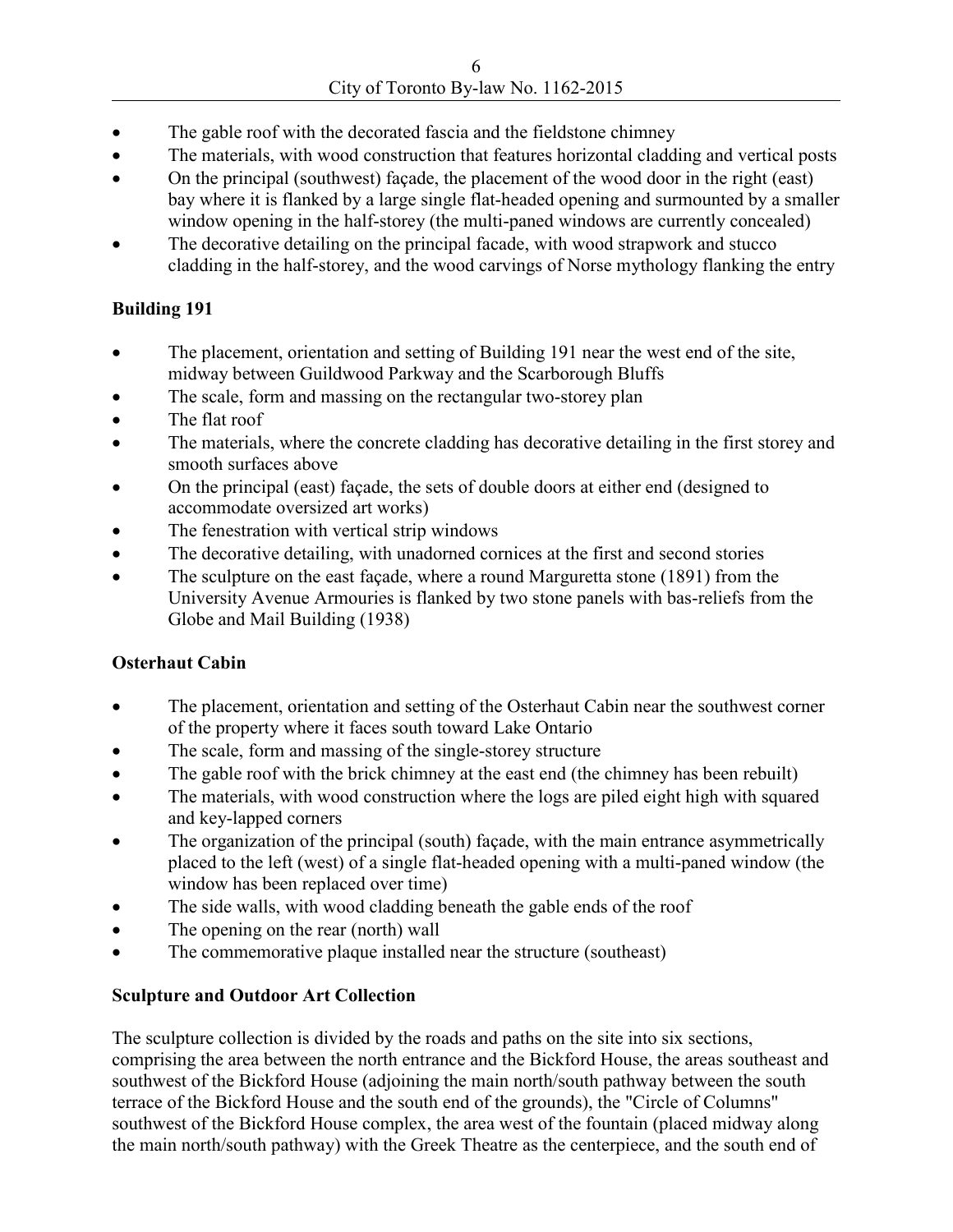the property overlooking Lake Ontario. The grounds also include structures built for the Guild Inn (Brick Kiln and Wishing Well). The collection encompasses remnants of buildings and structures from Toronto and beyond (with large amounts of stone preserved from Eaton's College Street Store and the Imperial Oil Building), which are catalogued and stored as artifacts by the City of Toronto. The belfry and bell from York Township S. S. #23 (1873) are located on the grounds north of the Circle of Columns. Several sculptures and installations identified in the 1999 designating by-law have been placed in storage (including those from the Mercantile Insurance Building and the Toronto Registry Office) or returned to their owners after long-term loans.

# **North Entrance**

- The north entrance gates, incorporating lamps from the Sunnyside Boardwalk and ironwork from Gibson House (Dale Avenue, Rosedale)
- The four stone Provincial Panels with bas-reliefs from the Bank of Montreal Building (1948, including one representing Nova Scotia), incorporating the finial from the entrance gates at Victoria Park in Niagara Falls
- The window well trim from demolished buildings at the University of Toronto
- The "Mobius Curve" sculpture (1982) by Michael Clay
- The Wishing Well (1935)
- The Pottery Kiln (1937)

## **North Garden (north of the Bickford House)**

- The red sandstone blocks from the Temple Building (1895)
- The stone Ionic columns and lintel from the Banker's Bond Building (1920)
- The stone angel panels from the North American Life Assurance Company Building (1932)
- The six stone animal panels with bas-reliefs from the Bank of Montreal Building (1948)
- The "Space Plough" sculpture (1981) by Sorel Etrog

### **Bickford House (near the north façade and on the south terrace)**

- The planter with four bas-relief carvings of flowerpots from 1 Hayter Street (undated)
- The stones with the bas-relief carvings of Raphael, Moliere and Rossini from the Richmond Building (London, Ontario, 1881)
- The cornerstone with lead lettering from the Imperial Oil Building (1916)
- The painted stone pediment from the Oxford University Press Amen House (1929)
- The stone-mounted bronze plaque commemorating Rosa and Spencer Clark (1983)

# **Circle of Columns (southwest of the Bickford House complex)**

- The stone Corinthian columns from 399 Sherbourne Street (undated)
- The stone lion's head keystone from the O'Keefe Brewery (1840)
- The stone window well trim from University College (1857; restored 1890)
- The brick wall with stone carvings from the Toronto Fire Department Engine House #2 (1871)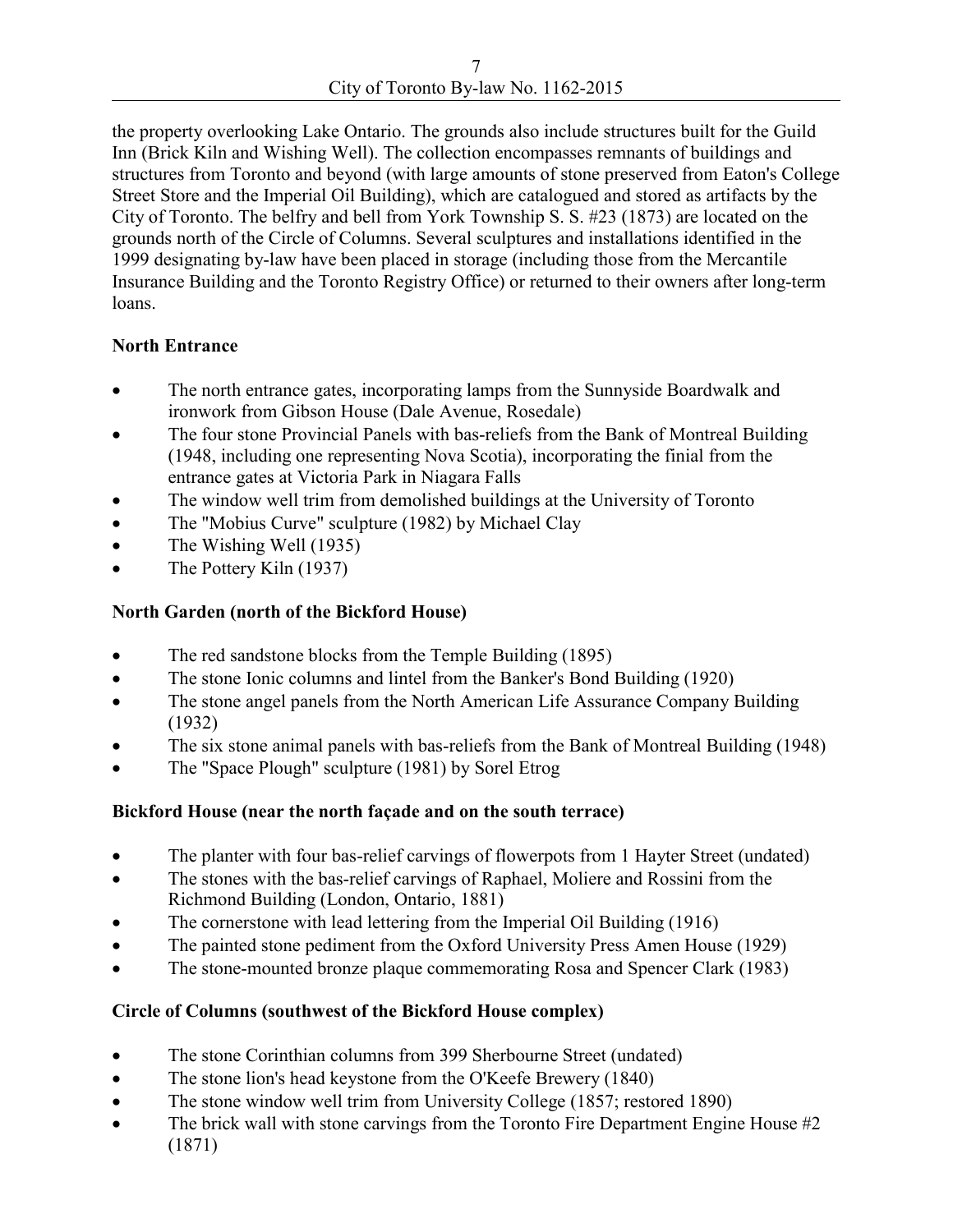- The stone Ionic columns from the Medical Building, University of Toronto (1904)
- The stone mantelpiece from the Frederick Banting House, Bedford Road (1928)
- The stone pineapple finial from the Provincial Paper/Abitibi Power and Paper Company Building (1930)
- The Flywheel from the stone cutting machine

### **Southeast Garden (south of the south terrace of the Bickford House and east of the north/south path connecting the terrace to the south end of the grounds)**

- The stone portrait sculpture of Robert Holmes by John Byers (undated)
- The brick wall incorporating terra cotta pieces and bronze bas-relief portraits of Healey Willan and Sir Ernest MacMillan from the Royal Conservatory of Music (1897)
- The marble Iconic column fragments from the Bank of Nova Scotia (1903)
- The stone archway and columns from the Bank of Toronto (1912)
- The brick and stone entranceway from the Granite Club (1926)
- The marble archway from the Imperial Bank of Canada Building (1928), and the Musidora sculpture (undated)
- The seven stone panels with bas-reliefs from the Toronto Star Building (1929)
- The four stone Provincial Panels with bas-reliefs from the Bank of Montreal (1948, including one representing Newfoundland)
- The "Bear" sculpture by E. B. Cox and Michael Clay (1979)

### **Southwest Garden (south of the Bickford House and west of the north/south path connecting the south terrace to the south end of the grounds)**

- The millstone from the Goldie Mill (c. 1860)
- The two-sided wall with stone details from the Canadian Bank of Commerce Building (1899) and the Provincial Paper/Abitibi Power and Paper Company Building (1930)
- The two-sided wall with stone details from the Bank of Nova Scotia (1902), the Quebec Bank (1912), and the Toronto General Trusts Building (1912)
- The limestone and marble entrances from the Bank of Nova Scotia (1903)
- The stone Ionic column from the Toronto Registry Office (1915)
- The brick and stone Boys Entrance from Scarborough High School (1922)

### **Greek Theatre (west of and midway along the north-south path connecting the south terrace to the south end of the grounds)**

- The stone Corinthian columns, lintel blocks and column fragments from the Bank of Toronto (1912)
- The four stone Provincial Panels with bas-reliefs from the Bank of Montreal (1948, including one representing Alberta)
- Solstice", the painted steel sculpture by Kosso Eloul
- The stone swan fountain from Burlington Arcade, London, England (placed on the north/south path)